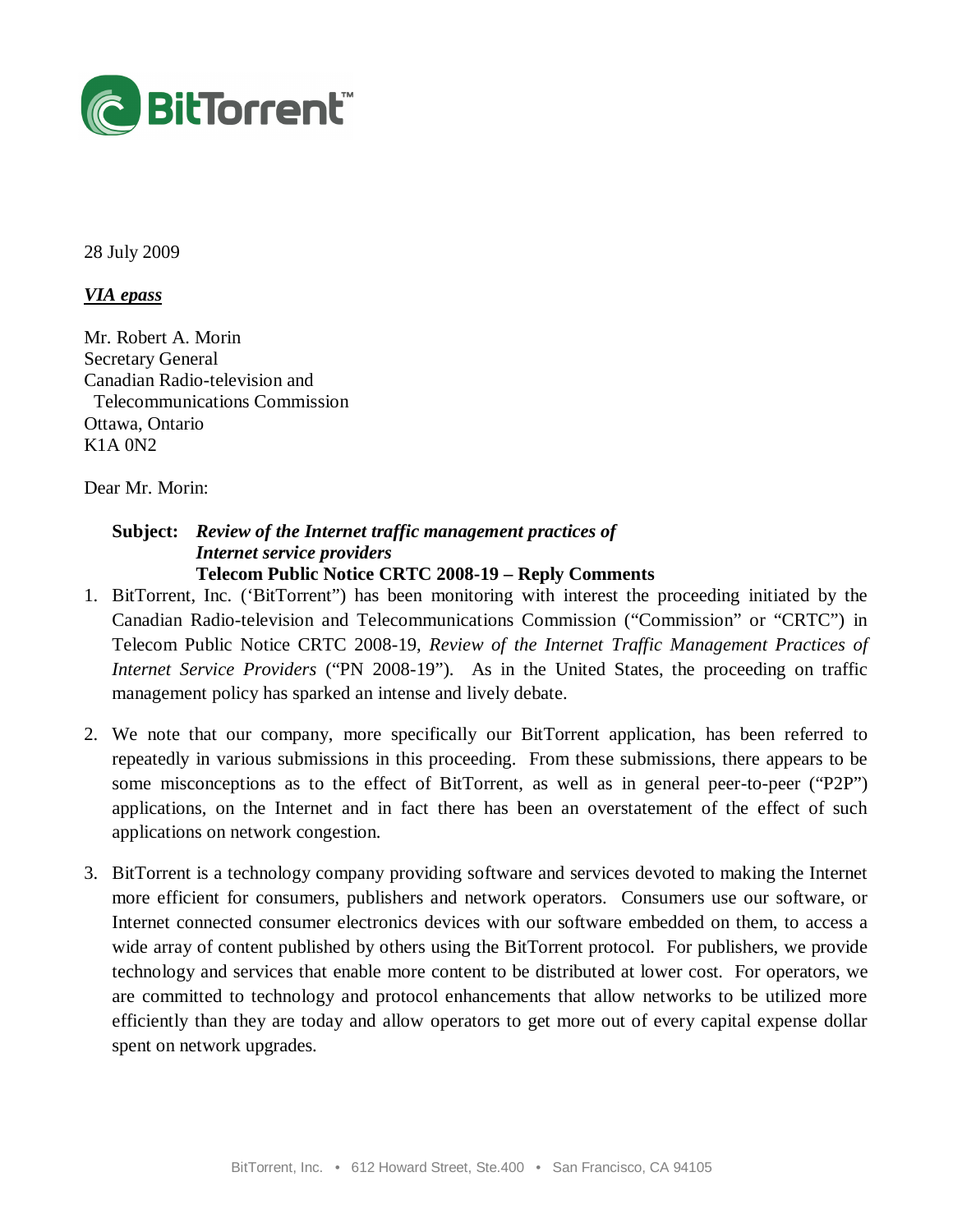- 4. By creating a technology that efficiently moves very large files among a large audience, BitTorrent has permitted the Internet to increasingly realize its potential as a multi-media platform and one that empowers every imaginable publisher with an ability to reach his or her audience. However, the accelerated transition of the Internet, enabled by the BitTorrent technology, from the text and image based centralized broadcast model of the 90's to the audio and video interactive model today has placed many burdens on the Internet's underlying networks.
- 5. BitTorrent submits that the Internet requires neutral network management that will preserve the power and incentives around innovation as innovation is a key ingredient of success in using the Internet and in the marketplace. While BitTorrent recognizes that network management is essential to the preservation of Internet-based business models, it is our view that these management practices are not required to be, nor should they be, discriminatory in nature. Discriminatory network management has the potential to stifle existing technologies in their infancy as well as new technology development. As has been demonstrated by Comcast following the 2008 decision of the Federal Communications Commission that its throttling of BitTorrent traffic was illegal,<sup>1</sup> network management need not run afoul of the principles of network neutrality and ISPs can effectively manage their users that induce congestion rather than discriminate against the general use of a specific application
- 6. This submission represents the reply comments of BitTorrent and we appreciate the Commission taking the time to hear the diverse viewpoints on the matter and hope that our submission will assist the Commission to better understand these complex issues.

### *P2P Overview*

 $\overline{\phantom{a}}$ 

- 7. P2P technology enables the Internet to be used in ways that were not previously possible. By enabling a richly connected world of peers, it transcends the top down broadcast models of traditional media. Anyone can publish content using P2P technology and efficiently deliver that content to a very large audience. P2P is far more efficient at utilizing all of the resources on the Internet - network, computing, storage, and power.
- 8. In the top down broadcast model of the client server Internet, content is stored on expensive servers running in data centers in the core of the network and users engage the content using different computers in the home. This involves at least two computers, two power bills, two network connections plus expensive data center facilities.
- 9. P2P enables the consuming computer (if available) and its associated resources (power and network) to also act as senders of the content. This means fewer computers, fewer data centers, fewer power plants to distribute the same piece of media. Just as P2P technology makes better use of idle

<sup>1</sup> Memorandum Opinion and Order (FCC 08-183) (August 1, 2008)**.** Following the FCC order, Comcast ceased its application specific throttling practices and implemented user based traffic management.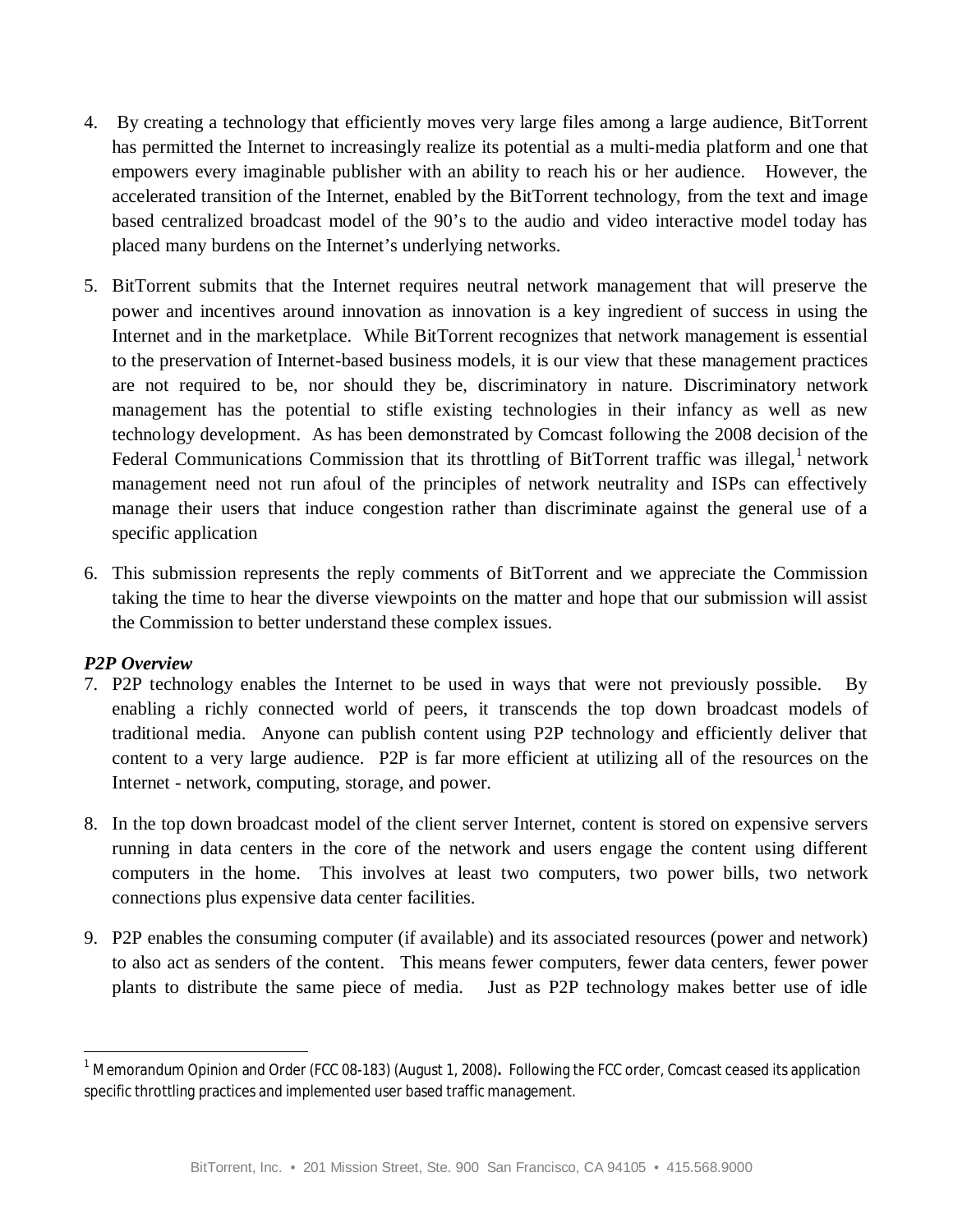computer cycles in the home, it is also advancing technology to make better use of idle network capacity.

- 10. P2P itself is a very large ecosystem of diverse technologies. There are P2P technologies that enable a wide range of applications from voice communication/telephony (Skype), broadcast radio and television (PPLive, Octoshape, Abacast and others), video on demand downloads and streaming (BitTorrent and others) as well as electronic software distribution (BitTorrent). P2P is even broader when you consider the P2P distributed computing applications that are being applied in the scientific realms of astronomy, genetics, mathematics and elsewhere. The potential of P2P is only at its infancy and it remains one of the most heavily researched topics in computer science today with future applications only now being envisioned.
- 11. Economically, P2P enables a very cost effective means to reach an audience. Fewer computers to buy or provision means that media distribution is no longer the domain of those with deep pockets. P2P allows small Canadian companies, as well as individuals, to distribute their works through the Internet to a global audience at relatively little cost.
- 12. P2P is not just the domain of the independent artists, even major media companies are coming to the realization that P2P technology provides a faster, more efficient, more reliable way to distribute mass media.
- 13. The Canadian Broadcasting Corporation (CBC) in March 2008 distributed the final episode of its reality television program *Canada's Next Great Prime Minister* for download via BitTorrent. However, while the distribution of the program was very popular, many Canadian users experienced longer down load times than non-Canadian users due to the traffic management practices of several Canadian ISPs.
- 14. Two other examples of BitTorrent and related P2P technologies being used as an effective distribution method are NBC and the P2P enabled NBC direct platform and the P2P enabled live events covered by CNN such as the recent inauguration of the  $44<sup>th</sup>$  president of the United States.<sup>2</sup>
- 15. BitTorrent is but one P2P application, though we consider ourselves leaders in innovation. As the first P2P protocol effective at moving large files, our role in the video on demand ecosystem has been substantial. We are constantly evolving the technology to both improve the application as well as solve even harder problems, such as Internet congestion, in partnership with the ISP community.

## *Technical Overview*

 2 Other BitTorrent embedded customers include Netgear, Buffalo, D-Link, QNAP, Planex and Verismo while many other devices are embedding third party BitTorrent clients. BitTorrent has also distributed content for Fox, Paramount, MTV, Warner Bros. Lionsgate, PBS and other major studios in conjunction with the Torrent Entertainment Network video portal.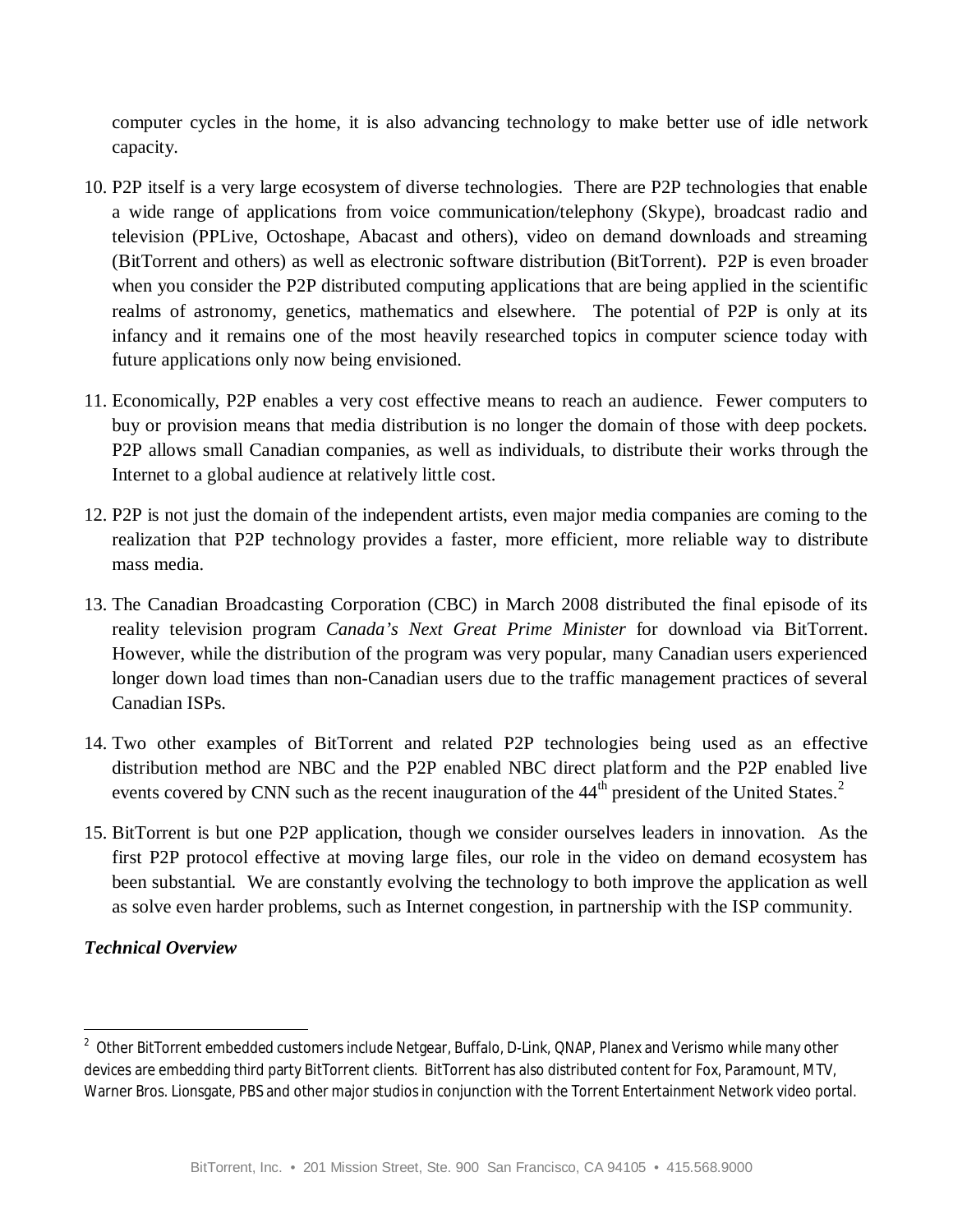- 16. This section will touch on some technical aspects of BitTorrent and the current congestion control mechanism of the broader Internet as well as respond to several assertions made in the various submissions in this proceeding.
- 17. Network congestion on the Internet is not a new problem. Without a mechanism to control congestion, the early Internet, as with today's Internet would collapse. Abiding by the guiding principles of the Internet, intelligence at the edge and simplicity at the core of the network, the early Internet architects developed the TCP protocol by which every application could manage the collective congestion on the Internet. TCP uses packet loss as a congestion detection method. When packets are lost due to congestion, TCP reduces the data rate of the application and further congestion is avoided. TCP strives to achieve fairness among competing flows, so that all suffer equally when facing the weak part of the network. With a few notable exceptions like Skype, nearly every P2P protocol uses TCP to regulate congestion.
- 18. With the heavy volume of traffic that is involved in moving large media (some media files can be many Gigabytes in size), congestion can still overwhelm weak links in the network, reducing every application's throughput to unacceptable levels. This is a volume problem and it is driven by the popularity of consuming media on the Internet. It is not a P2P problem.
- 19. The value of P2P and the BitTorrent technology is that it enables unreliable peers to be aggregated into a very reliable and efficient delivery system. By finding areas of the network and peers in the system that are free to deliver pieces of the file, the resulting solution is fast for users and efficiently utilizes the overall resources of the network by making many connections to a diverse collection of peers. It has been suggested by some in this proceeding<sup>3</sup> that a high number of connections subverts the underlying fairness of TCP. However, while many connections are made, very few (4-5) are used at any one time in the upload of a file and never more than one between the same two peers. The rest of the connections are used to exchange control information (at a very low volume), monitoring the performance of the network and the state of the file between the two peers communicating.
- 20. If upstream congestion is the concern, as suggested by some parties in this proceeding,  $4$  it is not because P2P subverts any underlying fairness of TCP. P2P leverages each member of the audience to assist in the delivery of the file to other members of the audience. This "upload" is what makes

 $\overline{a}$ 3 Submission of Shaw Communications Inc., 23 February 2009, para 21 (http://www.crtc.gc.ca/public/partvii/2008/8646/c12\_200815400/1029651.pdf); Submission of Arbor Networks, Inc., 24 February 2009, para 9(c) (http://www.crtc.gc.ca/public/partvii/2008/8646/c12\_200815400/1032115.PDF)

<sup>&</sup>lt;sup>4</sup> Public Notice 2008-19, Transcript of Testimony, 6 July 2009, Testimony of Sandvine Incorporated, para 68. Also see written copy of oral submission of Sandvine Incorporated (http://www.crtc.gc.ca/public/partvii/2008/8646/c12\_200815400/1241688.DOC )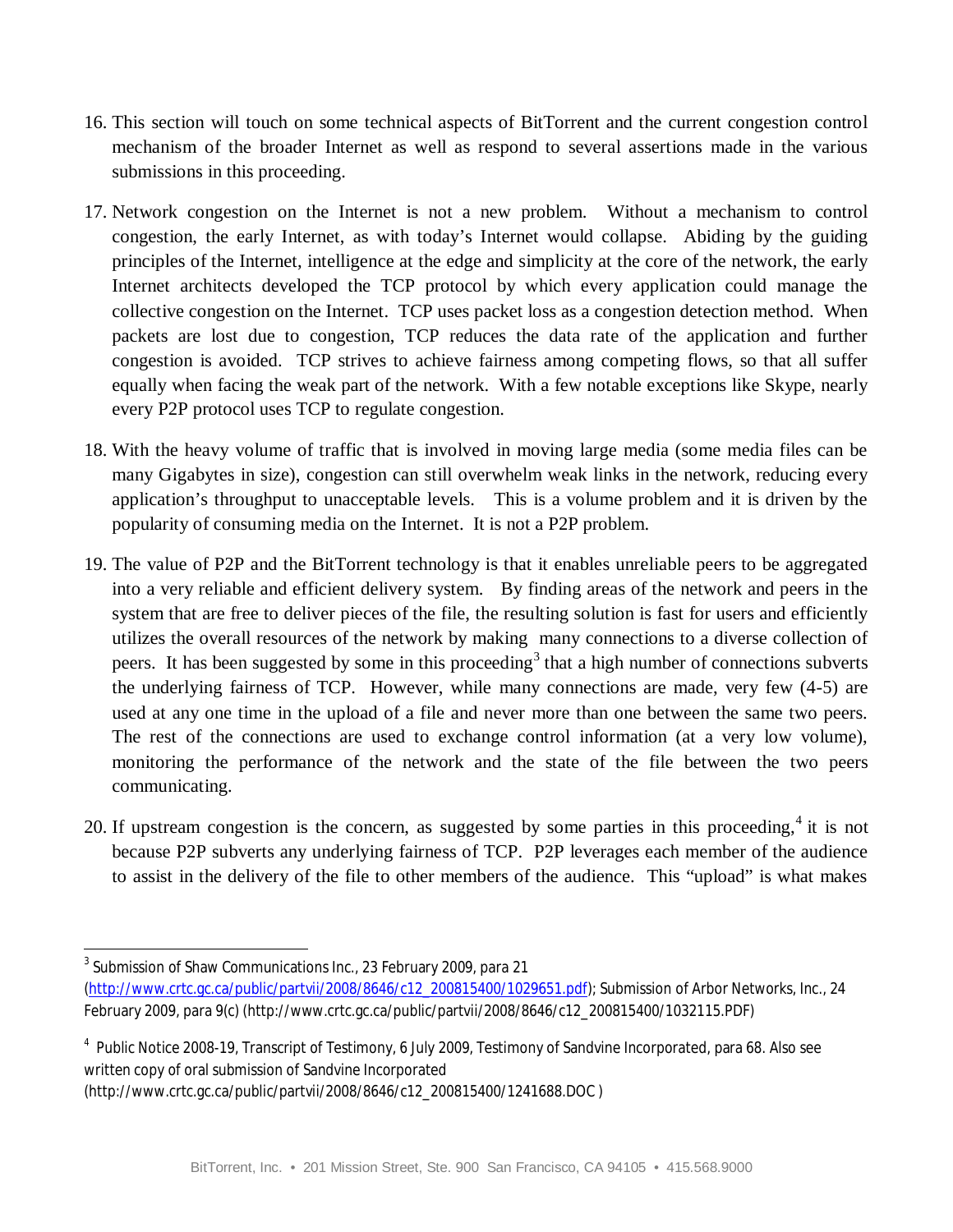the "download" work. Some parties to this proceeding <sup>5</sup> have claimed that consumers do not care about the upload performance of their service, since they extract no value from assisting with something they have already consumed. However, when you consider that the uploading of others enables the download in the first place, the systemic value of the upload is obvious to most consumers who use P2P.

- 21. There is another common misconception<sup>6</sup> that BitTorrent and P2P generally is a background application, as opposed to a "real time" or interactive application. Some P2P applications, like Skype, are clearly interactive and some BitTorrent clients support streaming, obviously an interactive use case where the user is expecting immediate playback of the video being delivered. To the network, this interactive use of the BitTorrent protocol looks exactly the same as the background download use case. Any "delay" of this streaming application will create a bad user experience. The key point here is the network, on its own, will never know what is important to the application or the user. Whether the BitTorrent protocol is asking for a piece of the file that is about to be viewed at the player or the rarest piece of a download, this looks exactly the same to the network. Only the application knows what is of priority and any broad classification at the network or by ITMP is bound to involve many false positives.
- 22. Finally, some<sup>7</sup> have claimed that the nature of the P2P application creates usage that is "on  $24/7$ " and that this alone warrants aggressive management of an entire protocol with the first byte a user downloads. BitTorrent tracks basic client Internet use and the 24/7 claim is exaggerated. The average BitTorrent client is only active around 4 days each month, or between 10-20% of the time, far less than the claims asserted in certain filings.<sup>8</sup> In any event, in most networks,  $24/7$  usage patterns would be a good thing for at least 23 of those 24 hours considering that such usage would be during non-peak times when load on the network is essentially free.

# *Effects of ITMP as seen by BitTorrent*

 $\overline{a}$  $^5$  Public Notice 2008-19, Transcript of Testimony, 13 July 2009, Testimony of Rogers Cable Communications, para 4916. Also see written copy of oral submission of Rogers Cable Communications (http://www.crtc.gc.ca/public/partvii/2008/8646/c12\_200815400/1242429.DOC).

<sup>6</sup> Submission of Cogeco Cable Inc., 23 February 2009, para 40

<sup>(</sup>http://www.crtc.gc.ca/public/partvii/2008/8646/c12\_200815400/1029682.pdf); Submission of Arbor Networks, Inc. Ibid. at Note 3 at para. 9(d).

 $^7$  Ibid. at Note 7, Testimony of Rogers Cable Communications, paras. 4917 and 4918. Also see written copy of oral submission of Rogers Cable Communications (http://www.crtc.gc.ca/public/partvii/2008/8646/c12\_200815400/1242429.DOC).

 $^8$  Source: BitTorrent Inc. client check-in data. Each client checks into BitTorrent servers when it starts up or has been on/active for 24 hours. This check in is to determine if there is a new version of the software available to download. From these logs, we know that the average client is "on" or active for 10-20% of the days of any given month.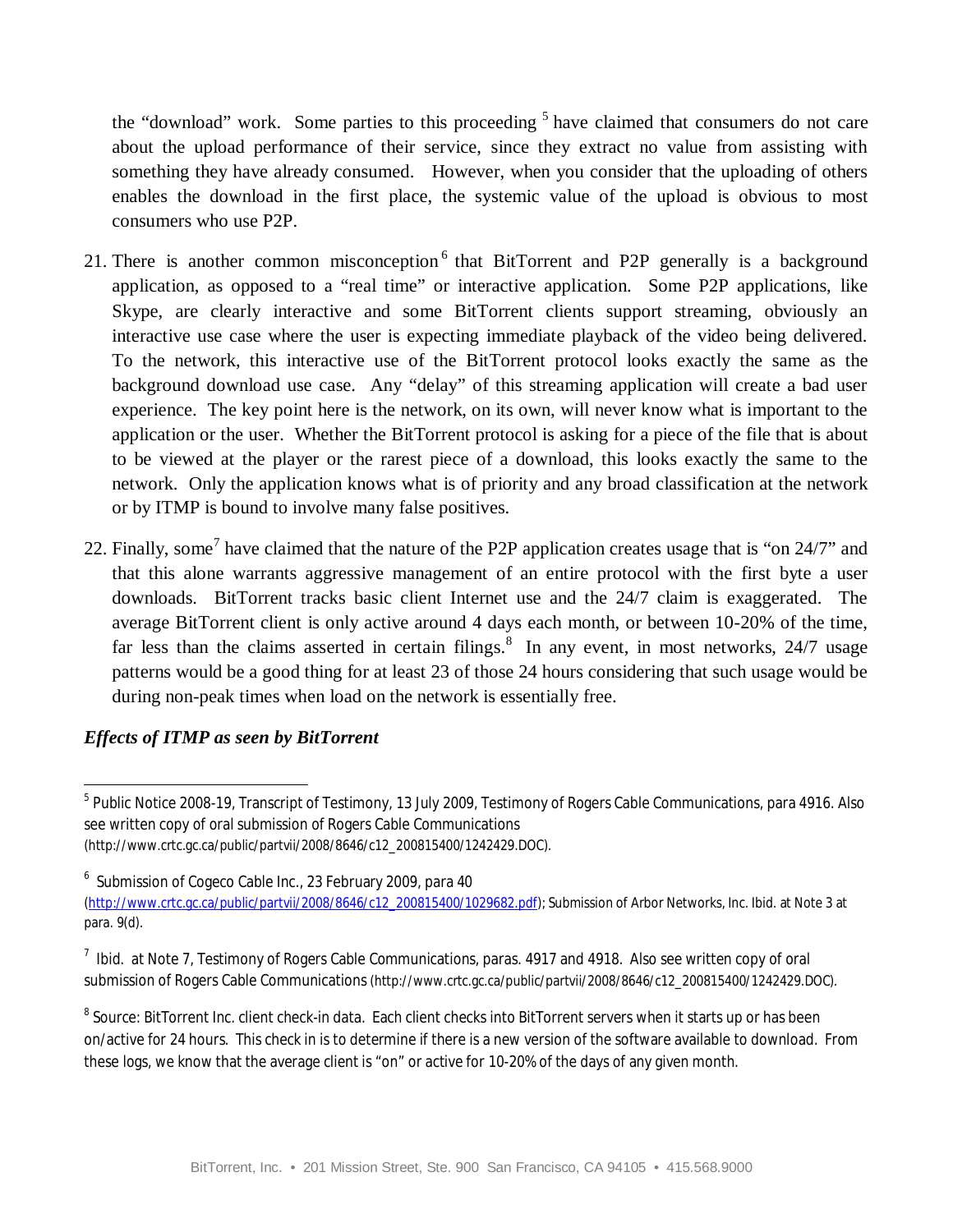- 23. There were many assertions by parties to this proceeding<sup>9</sup> that ITMP does not block BitTorrent, but only delays the eventual downloads. Setting aside the interactive use of BitTorrent detailed above, it is clear that in a very competitive marketplace, these delays are critical and do in fact degrade the application and are having an effect on overall usage of the protocol. In conversations with Motion Picture executives who track P2P usage, they indicated that there has been a dramatic decline in P2P usage in Canada in the last year with a corresponding increase in other applications that are server based (and presumably not currently targeted by ITMP). We can assume this migration has occurred because these applications artificially outperform P2P. This is an example of the networks using ITMP to pick winners and losers in the marketplace and BitTorrent submits that such a practice should not be permitted in a neutral management regime.
- 24. BitTorrent offers commercial services using P2P technology to deliver professional content for publishers. These clients use the underlying BitTorrent protocol but are also designed to report a considerable amount of performance information about the underlying networks, as this information is critical to publishers who need to track how effectively their content is being delivered. These services are in use worldwide and the critical measurement for the system is a metric called "offload", which is essentially, the percentage of traffic that was able to be delivered using the P2P elements of the system. Overall offload for the entire ecosystem (all customers, all regions of the world) averages around 80% and when measured by individual ISP typically ranges between 70% and 90%. However, for Canadian ISPs this metric drops to 30%, the lowest for any major network worldwide.<sup>10</sup> One can only assume that ITMP or underlying network performance conditions are attributable to this low level of system performance in Canada.

### *Solving the Congestion Problem*

- 25. The basic problem of network congestion control is a function of the transport layer (in the OSI model) built into every operating system. The current standard is TCP which is universally deployed across the Internet creating a natural barrier to innovation to solve congestion control (as evidence, consider the challenges around IPv6 when pushing any upgrade of the Internet's core infrastructure).
- 26. BitTorrent, as an end to end protocol with the ability to control both ends of most connections, has the opportunity to innovate beyond TCP in this critical area by working in partnership with the broader ISP and Internet community. In order to solve the congestion problem, we have leveraged our in house technology that has already been deployed and is in operation inside the commercial BitTorrent services since 2007.

 $\overline{\phantom{a}}$ 

<sup>9</sup> Ibid. at Note 6, para 40

<sup>&</sup>lt;sup>10</sup> Some smaller wireless ISPs who block BitTorrent entirely show 0% offload. When these are filtered out by a minimum number of clients, 30% remains the lowest worldwide. Source: BitTorrent DNA Analytics portal]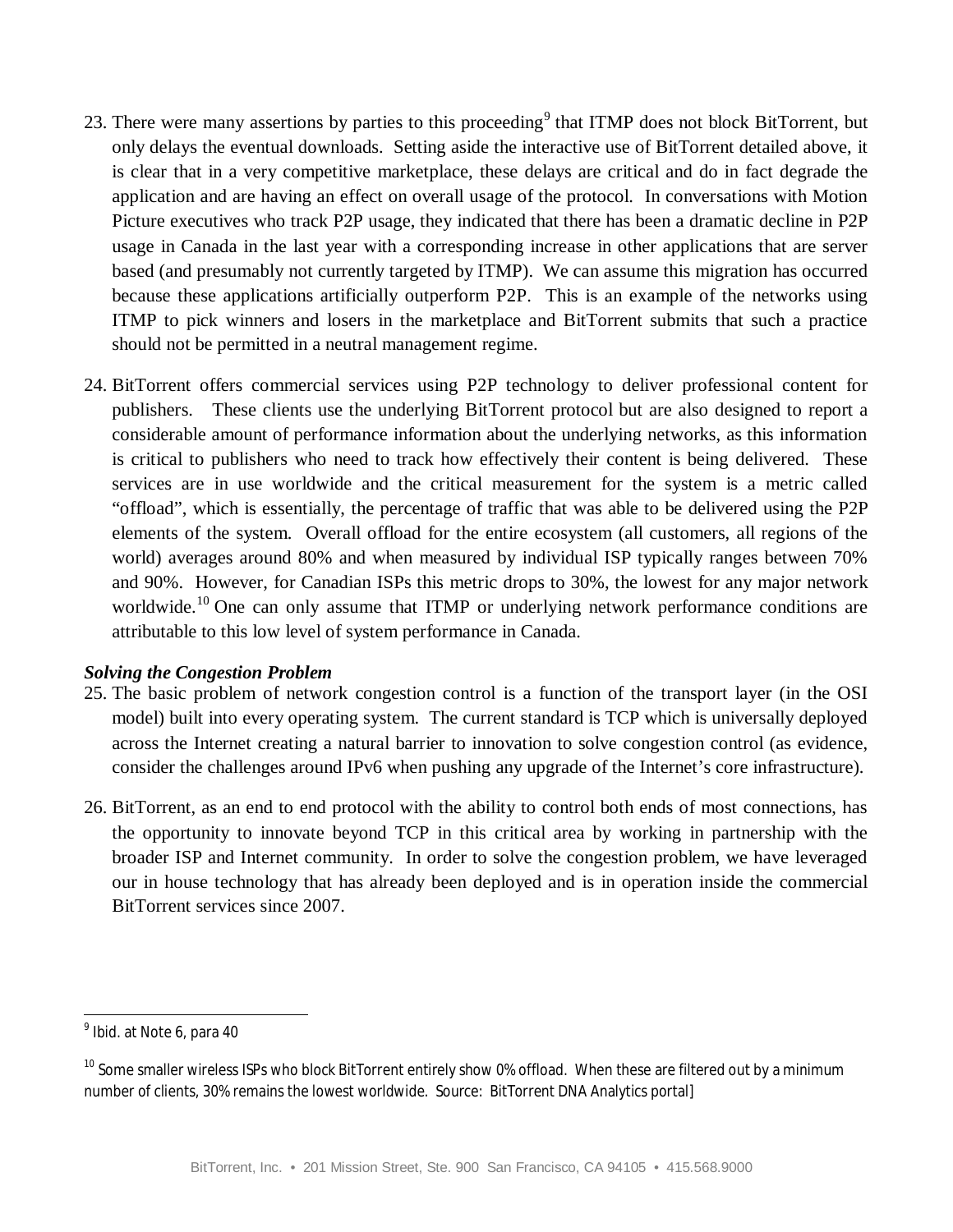- 27. The technology is called "uTP" and builds a "friendlier than TCP" transport service on top of UDP (the UDP protocol is used only as a framing layer).<sup>11</sup> The simplest way to think about uTP is that it puts a "yield sign" in front any traffic sent by the client. If some other application needs the network, uTP is designed to give way to that traffic. uTP creates a protocol that uses the network when it is available and free but yields to others when there is contention for the network resources.
- 28. The uTP transport collects one way delay measurements between peers as it transfers data. By using these measurements, uTP can sense congestion building in the network before it is felt by any other application. When this pre-congestive state is observed, the protocol is designed to slow down or stop, in effect, yielding capacity to other applications (e.g. VoIP, gaming or even web surfing).
- 29. uTP generally does not have any effect on the aggregate performance of the BitTorrent protocol, because BitTorrent can leverage strength in numbers. Understanding and avoiding congestion is good for BitTorrent, because if the network between two peers is congested, you get better performance by finding another peer that is not congested.
- 30. BitTorrent is currently trying to gain acceptance of the uTP protocol within the Internet Engineering Task Force (IETF) (the standards body of the Internet) and we are co-chairing (alongside a representative from Microsoft) a working group<sup>12</sup> chartered by the IETF to deal with network congestion issues. We have published the uTP specification and presented it to this working group as a draft solution to network congestion issues.
- 31. As the uTP technology has been deployed to our commercial clients since 2007, it has been extensively tested in the production environment as well as in the lab. Every consumer client running the latest stable version of our software is now able to communicate using uTP. The latest beta client (of which there are around 400,000 early adopters) is able to initiate connections using uTP. Once this client is stable and auto-updated, all of the BitTorrent owned clients will transition to uTP transport. We expect stability in the current beta client to occur in a matter of weeks and the eventual transition to uTP should have some very positive effects for the ISP community in the area of network congestion.
- 32. Once deployed uTP should allow the networks to reclaim vast amounts of bandwidth in the presence of substantial BitTorrent traffic. It will allow, on a session by session basis, a more efficient use of the network. uTP is a technology that achieves many of the stated goals of ITMP (at least as defined by these proceedings), but does so in a subtle and elegant manner allowing users near instantaneous access to the network when congestion is not an issue, and it comes at zero cost to the ISP as there is

 $\overline{\phantom{a}}$ <sup>11</sup> It is commonly misunderstood that our use of UDP is actually friendlier than TCP. The confusion arises from the fact that UDP alone is often considered to be more aggressive than TCP. However, uTP builds a strong traffic regulator on top of UDP to achieve these goals, but the points are easily confused by the uninformed

 $12$  The working group is called "LEDBAT" and the charter materials are available at http://www.ietf.org/ dyn/wg/charter/ledbat-charter.html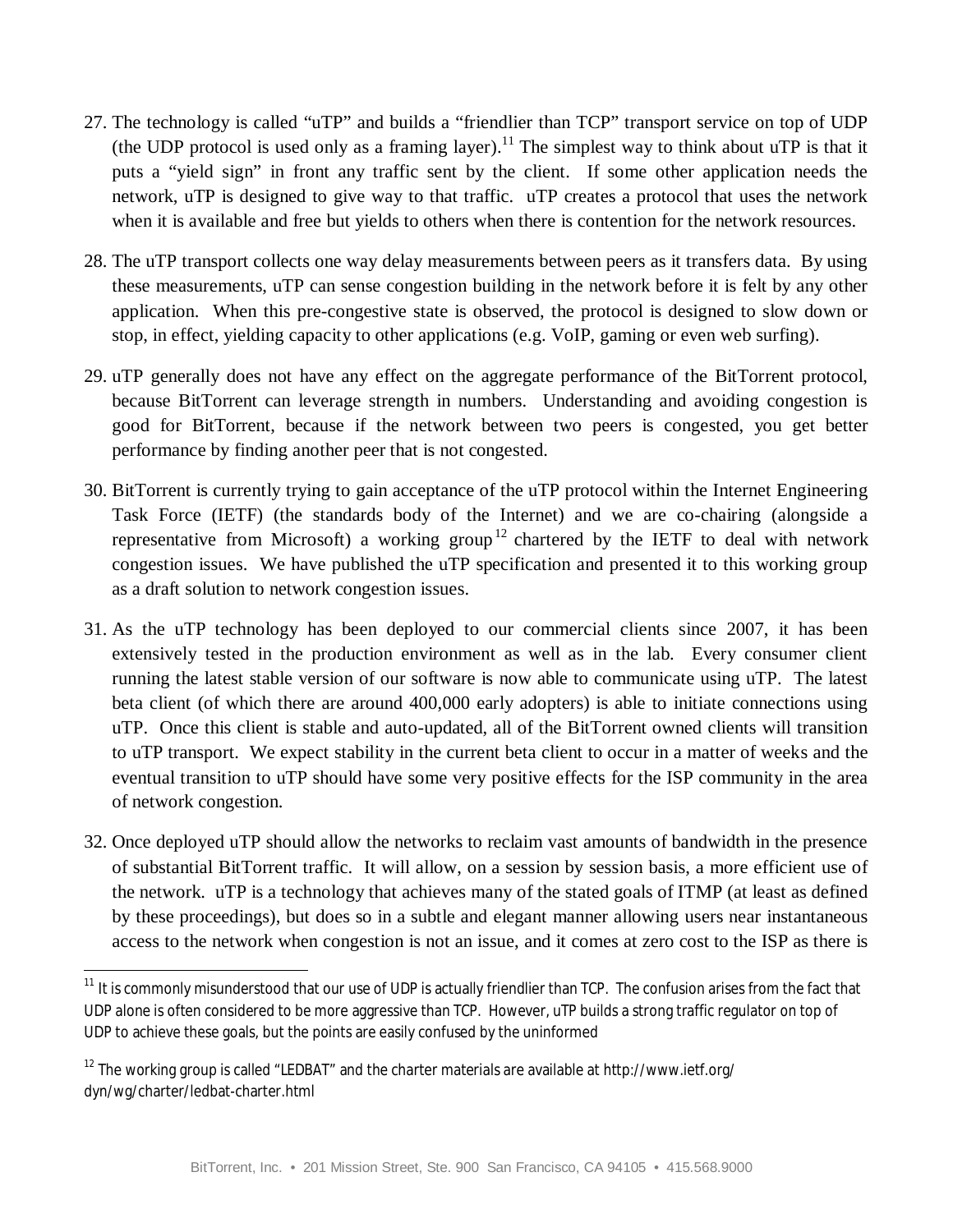no expensive equipment to procure, manage and maintain. It also does so in a way that allows the BitTorrent application to function unimpeded when the network is not congested.

33. BitTorrent is prepared to work with Canadian ISPs to effectively implement uTP in their Canadian networks.

## *Solutions – Manage Users Not Applications*

- 34. The neutral nature of the Internet is something that should be preserved or it may result in unwanted or unintended consequences (ie. lack of innovation which may slow growth of network development and capacity). However, this needs to be balanced against the recognized need for operators to manage their networks.
- 35. BitTorrent submits that to be reasonable, network management solutions should be nondiscriminatory in nature. No solution that singles out a single application or protocol should be considered neutral. When presented with this challenge in the United States, we were able to work with one of the largest ISPs, Comcast, towards a network management solution that manages heavy users, not applications and only does so during necessary moments of intense congestion. In this way, every user is accorded his or her fair share, regardless of the applications in use or destinations involved.
- 36. ITMP that singles out specific applications will hamper and harm innovation at the edge and contribute to the centralized control of media, restricting the Internet to those who can afford the costs of traditional distribution on the Internet. The potential impairment of freedom of expression in this case should not be underestimated.
- 37. A neutral non-discriminatory network management environment will allow additional innovation to flourish, such as uTP that solves fundamental problems in a profound way to the benefits of all, users, ISPs and application developers alike. As well, such an approach is in line with the *Order Issuing a Direction to the CRTC on Implementing the Canadian Telecommunications Policy Objectives* issued by the Canadian Government, that any regulation, if necessary, should be "efficient and proportionate to their purpose and that interfere with the operation of competitive market forces to the minimum extent necessary to meet the policy objectives".<sup>13</sup>

#### **Conclusion**

 $\overline{a}$ 

38. Success or failure in the marketplace should depend on consumers and, in the context of the Internet, a neutral network is essential to this determination. A neutral network preserves the power and incentives around innovation, and innovation is a key ingredient of success in the marketplace. Discriminatory network management has the potential to disrupt these market drivers and snuff out

<sup>13</sup> *Order Issuing a Direction to the CRTC on Implementing the Canadian Telecommunications Policy Objectives* , P.C. 2006- 1534 December 14, 2006